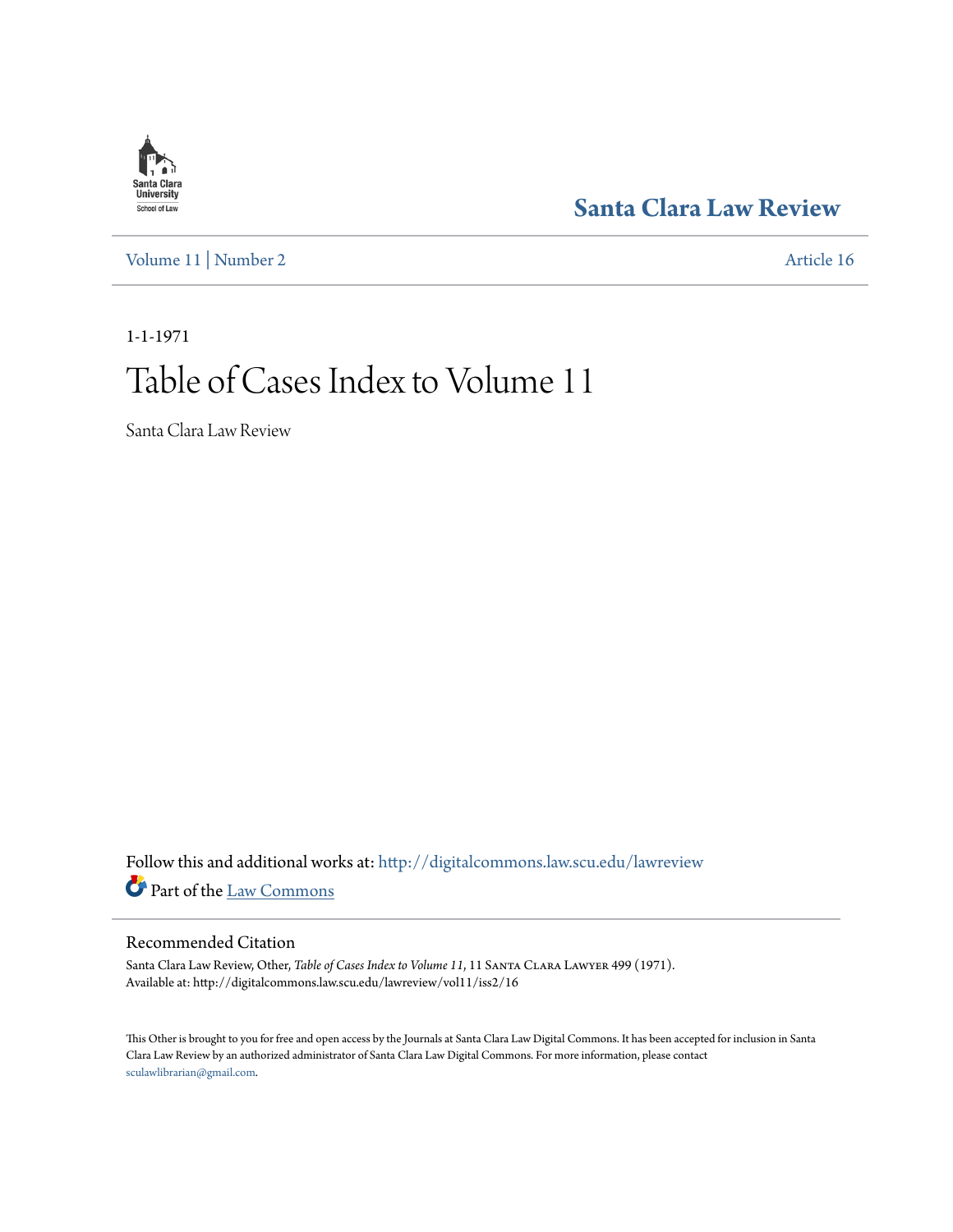## TABLE OF **CASES**

*[Italicized* cases form the basis for an Article or Comment]

#### **A**

Abrams v. United States, **232** Adamson, People v., **322** Alicia Ruth, Inc., 23, 24 *Anderson, Ballard v.,* 470 Application of Cepeda, 63 Arizona, Miranda v., 440, 442 Ashcraft v. Tennessee, 445 Augenblick v. United States, 370 Ayala, People v., 142

#### **B**

Babbitz v. McCann, 473 *Ballard v. Anderson,* 470 Bandhauer, People v., 131 Barzee, People v., 180 Belous, People v., 473 Bergeron v. Superior Court, 461 Birrell, United States v., 441 Bishop v. City of San Jose, 347 Blodgett, People v., 463, 465, 467 Board of Education, Brown v., 229 Bottyer, McRose v., 240 Bowens, People v., 143 Bramson v. Wilkerson, 64 Breard v. City of Alexandria, 117, 121 Breen v. Kahl, 102 Brisbane Elementary School Dist., Lipman v., 417 Brown v. Board of Education, 229 Brown v. Mississippi, 445 Bruton v. United States, 447, 448 Burns v. Lovett, 369 Busch, People v., 324 Button, NAACP v., 241

#### **C**

*California, Robinson v.,* 140 Camperlingo v. People, 405 Carroll v. Princess Anne, 249 Cases v. United States, 404 Century Plaza Hotel Co. v. City of Los Angeles, 349 Charles McCandless Tire Service v. United States, 29, 30, 31, 32, 34 Chrestensen, Valentine v., 121 City of Alexandria, Breard v., 117, 121 City of Los Angeles, Century Plaza Hotel Co. v., 349 City of Pacific Grove, Di Lorenzo v., 118, 119

- City of San Jose, Bishop v., 347
- *City of Santa Cruz, Gion v.,* **327**
- City of Santa Cruz, Hihn v., 333

City of Struthers, Martin v., 117, 119, 120, 121, 122 Clay, United States v., 370 Clayton, Murphy v., 486 Clones, Crews v., 103 Commonwealth, Mullins v., **323** Complaint of United Federation of Teachers, *In re,* 248 Cooper v. Superior Court, 135 Corning Hosp. Dist., Muskopf v., 417, 418 County of Placer, Schwerdtle v., 330 Craigs Drugstore, Inc., 26 Crews v. Cloncs, 103 Crowell-Collier Publishing Co., 41 Cruikshank v. United States, 403

#### **D**

Dallas Independent School Dist., Ferrell v., 103 Dandridge v. Williams, 99 Davis v. Firment, 102 De La Roi, *In re,* **321** Des Moines School District, Tinker v., 104 Di Lorenzo v. City of Pacific Grove, **118,** 119 Doherty, People v., 465

#### **E**

Emery, Emery **v.,** 479, 480 Emery v. Emery, 479, 480 *Empire Construction Co., Ltd., Majewsky* v., 484 Escobedo v. Illinois, 443, 444 *Ex Parte* Quirin, 369 *Ex Parte* Ramirez, 405

#### **F**

Farrell v. Smith, 102 **FCC,** Office of Communication of the United Church of Christ v., 251 **FCC,** Red Lion Broadcasting Co. v., **233** Ferrell v. Dallas Independent School Dist., 103 Finch and Pappa, People v., 134 Firment, Davis v., 102 Florida, Williams v., 163 Fox, United States v., 442 Fuller Brush Co., Town of Green River **v.,** 116

#### **G**

Gaines, People v., 319 Gallagher v. Municipal Court, 135 Galvan v. Superior Court, 406 Gault, *In re,* **175**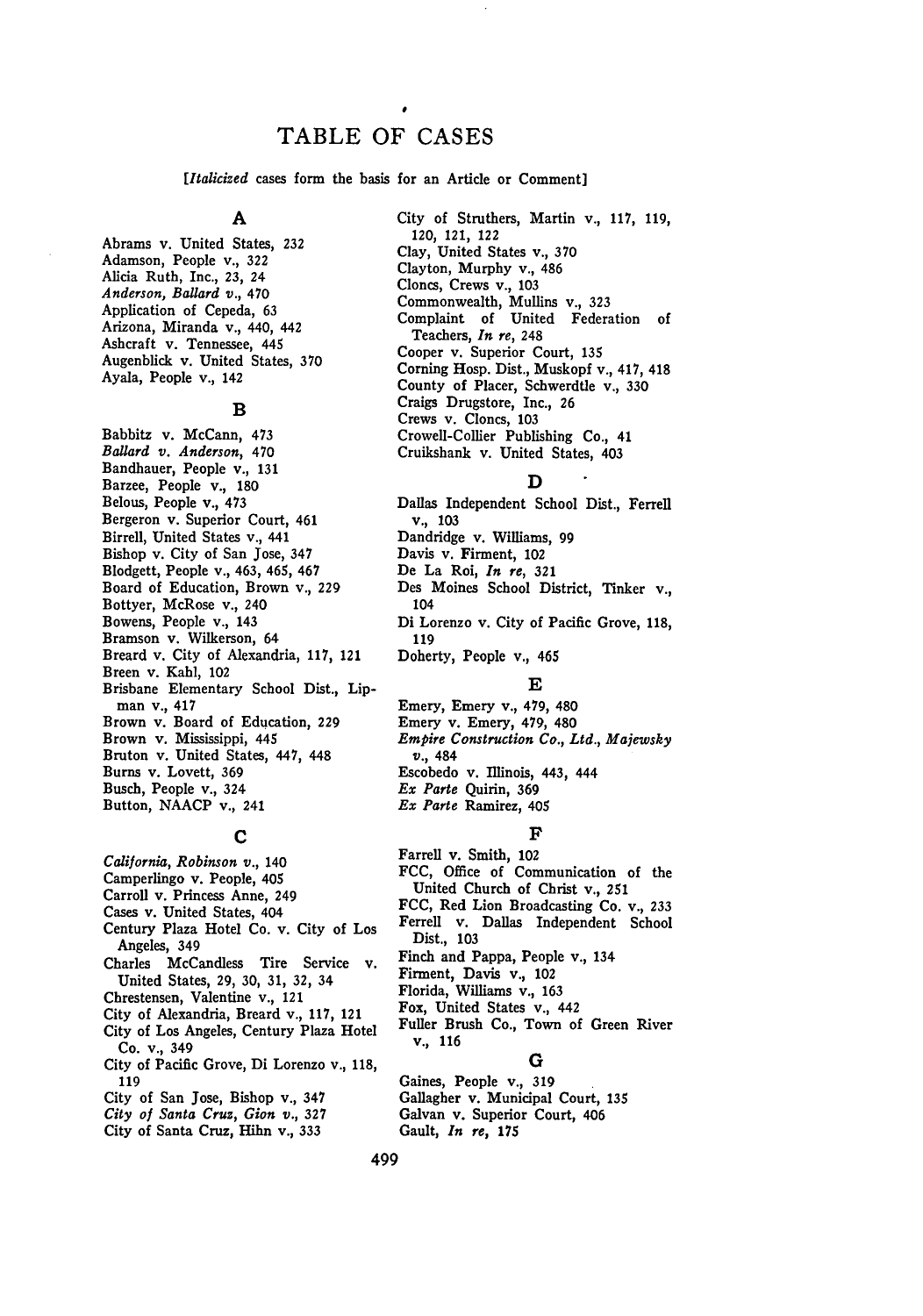George, Hewlett v., 479 Georgia, Stanley v., **17,** 18 *Gibson, Gibson v.,* **478** *Gibson v. Gibson,* 478 Ginzburg v. United States, 15 *Gion v. City of Santa Cruz,* **327** Gogna, Roxas v., **306** Goodrick, People v., 463 Greene, United States v., **372** Griffin v. Tatum, 102 Groshart v. United States, 443, 444

#### **H**

Hammond Lead Products, Inc., 24, **25, 26** *Harris v. New York,* 440 Harrison v. United States, 446, 447 Hartley v. Vermillion, 330 Haynes v. Washington, 445 Herbert G. Hatt, **23** Hewlett v. .George, 479 Hihn v. City of Santa Cruz, 333 Housh v. Peth, 114 Howard, *In re,* 167 Hubbard, *In re,* 346 Huskins, People v., 319

#### **I**

Illinois, Escobedo v., 443, 444 Illinois v. Presser, 403 Illinois, Witherspoon v., **362,** n.3

## **J**

Jiminez, People v., 462 Jones v. Superior Court, 156

#### **K**

Kahl, Breen v., 102 Kirkes, People v., 129 Klamath Medical Service Bureau, 29, **30, 31,** 34 Krulewitch v. United States, 447

#### **L**

Leatherby, Trudell v., 479 Lipman v. Brisbane Elementary School Dist., 417 Lovett, Burns v., 369

#### **M**

McCann, Babbitz v., 473 McClung Hospital, Inc., 34 McGaughran, People v., **317** McRose v. Bottyer, 340 *Majewsky v. Empire Construction Co., Ltd.,* 484 Marshall K., *In re,* 464 Martin v. City of Struthers, 117, 119, 120, 121, 122 Martin v. United States, **325**

Massachusetts, Memoirs v., **5** Maugh, People **v.,** 178 Memoirs v. Massachusetts, 5 Mesarosh v. United States, 403 Miller v. Texas, 403 Miller v. United States, 403 Miranda v. Arizona, 440, 442 Mississippi, Brown v., 445 Mitchell, United States v., **325** Modem Woodworking Inc. v. United States, **31, 32,** 34 Monroe, People v., **320** Mooney, *In re,* **322** Mullins v. Commonwealth, **323** Municipal Court, Gallagher v., **135** Murphy v. Clayton, 486 Muskopf v. Corning Hosp. Dist., 417, 418

#### **N**

**NAACP** v. Button, 241 *New York, Harris v.,* 440 New York Times v. Sullivan, **231**

#### **0**

O'Brien, United States v., 104 O'Callahan v. Parker, **369** Office of Communication of the United Church of Christ v. FCC, **251** One **1958** Chevrolet Impala, People v., 460

#### **P**

Pacifica Foundation, *In re,* 249 Palmetto, *In re,* 250 Parker, O'Callahan v., **369** People v. Adamson, **322** People v. Ayala, 142 People v. Bandhauer, **131** People v. Barzee, 180 People v. Belous, 473 People v. Blodgett, 463, 465, 467 People v. Bowens, 143 People v. Busch, 324 People v. Camperlingo, 405 People v. Doherty, 465 People v. Finch and Pappa, 134 People v. Gaines, **319** People v. Goodrick, 463 People v. Huskins, **319** People v. Jiminez, 462 People v. Kirkes, **129** People v. McGaughran, **317** People v. Maugh, 178 People v. Monroe, **320** People v. One 1958 Chevrolet Impala, 460 People v. Pike, **157** People v. Podwys, 130 People v. Rancier, 179 People v. Reid, **321** People v. Ross, **131**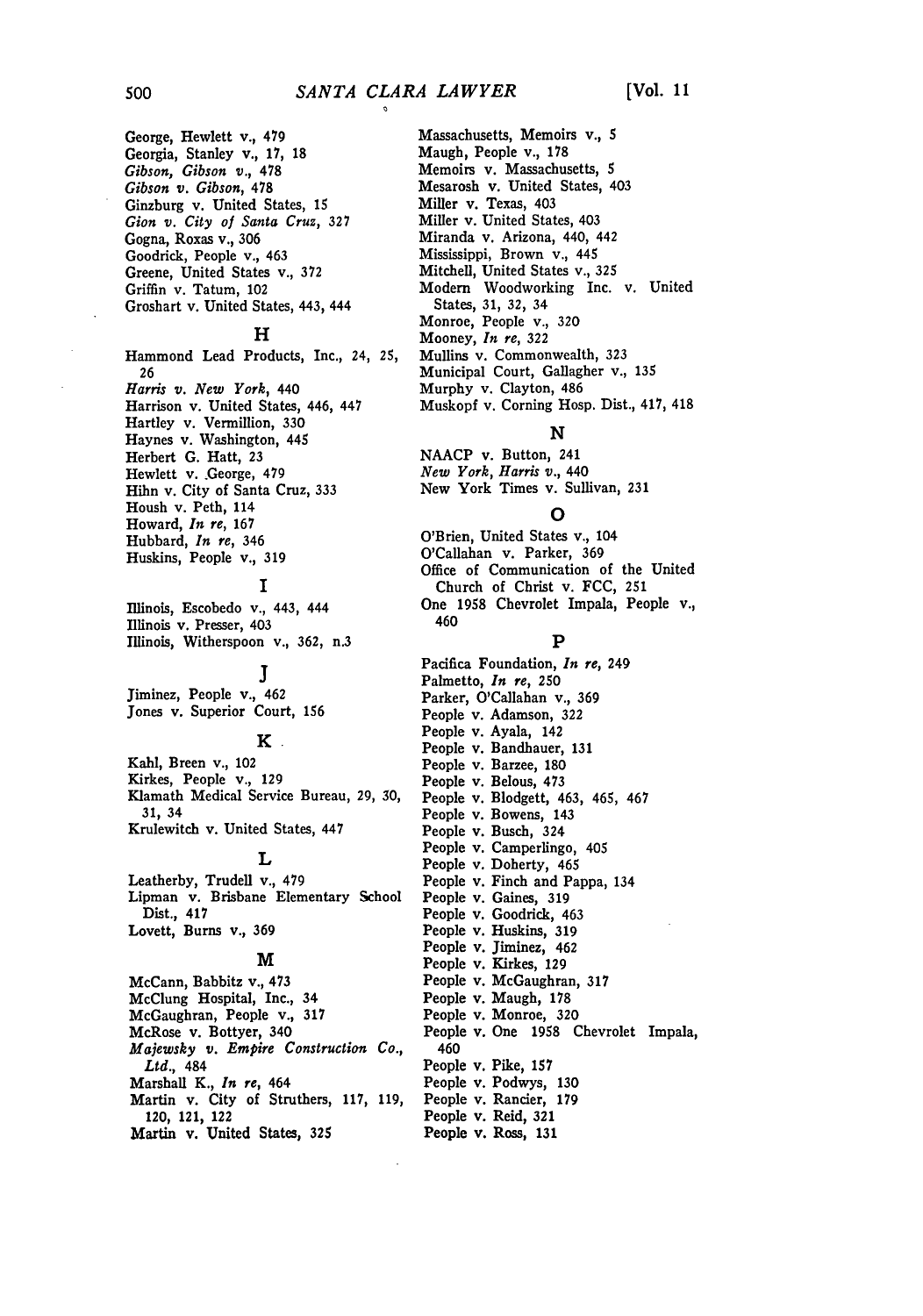People v. Sanson, 457, 463 People v. Shapiro, 462 People v. Smith, **318** People v. Smith, **322** People v. Smith, **181, 182** *People v. Superior Court,* 449 People v. Tallmadge, 318 *People v. West,* 184 People v. Williams, **319** People v. Zapata, 143 Peth, Housh v., 114 Pike, People v., **157** Podwys, People v., **130** Powell v. Texas, 145, 146, 149 Presser v. Illinois, 403 Princess Anne, Carroll v., 249 Prudhomme v. Superior Court, **157**

#### **R**

Radio and Television News Directors Assn. v. United States, 234 Ralston Purina, **SEC** v., **39,** 40, 41, 47, **52** Rancier, People v., **179** Red Lion Broadcasting Co. v. **FCC, 233** Reid, People v., **321** Rhodes, Williams v., 242 *Robinson v. California,* 140 Robinson, Village of West Jefferson v., *115* Rodriguez v. Superior Court, **157** Rose v. State, **153** Ross, People v., 131 *Roth v. United States, 1* Roxas v. Gogna, **306**

#### **S**

Sanson, People v., 457, 463 Schwerdtle v. County of Placer, **330 SEC** v. Ralston Purina, **39,** 40, 41, 47, **52** Seeger v. United States, **383** Shapiro, People v., 462 Shapiro v. Thompson, **100** Sherbert v. Verner, 96 Simmons, United States v., **388** Smith, Farrell v., 102 Smith, People v., **318** Smith, People v., **322** Smith, People v., **181, 182** Stanley v. Georgia, **17, 18** State, Rose v., **153** Sullivan, New York Times v., **231** Superior Court, Bergeron v., 461 Superior Court, Cooper v., **135** Superior Court v. Galvan 406 Superior Court, Jones v., **156** *Superior Court, People v.,* 449 Superior Court, Prudhomme v., **157** Superior Court, Rodriguez v., **157**

#### **T**

Tallmadge, People v., **318** Tatum, Griffin v., 102 Tennesee, Ashcraft v., 445 Texas v. Miller, 403 Texas, Powell v., 145, 146, 149 The Barton-Gillet Co., **27, 29, 30,** 34 Tinker v. De Moines School Dist., 104 Thompson, Shapiro v., **100** Town of Green River v. Fuller Brush Co., **116** Trudell v. Leatherby, 479

#### **U**

United States, Abrams v., **232** United States, Augenblick v., **370** United States v. Birrell, 441 United States, Bruton v., 447, 448 United States, Cases **v.,** 404 United States, Charles McCandless Tire Service v., **29, 30, 31, 32,** 34 United States v. Clay, **370** United States v. Cruikshank, 403 United States v. Fox, 442 United States, Ginzburg v., **15** United States v. Greene, **372** United States, Groshart *v.,* 443, 444 United States, Harrison v., 446, 447 United States, Krulewitch v., 447 United States, Martin v., **325** United States, Mesarosh v., **325** United States, Miller v., 403 United States v. Mitchell, **325** United States, Modem Woodworking, Inc. v., **31, 32,** 34 United States, Radio and Television News Directors Assn. v., 234 *United States, Roth v., 1* United States, Seeger v., **383** United States v. Simmons, 388 United States, Walder v., 441 United States, Watson v., 144, 145, 146, 147, 148, 149, **151** United States, Weems v., 146 United States, Welsh v., **381** United States, Wong Sun v., 440, 446

#### **V**

Valentine v. Chrestensen, 121 Vermillion, Hartley v., **330** Verner, Sherbert v., **96** Village of West Jefferson v. Robinson, **115**

#### **W**

Walder v. United States, 441 Walter **J.** Roob, **32, 33**